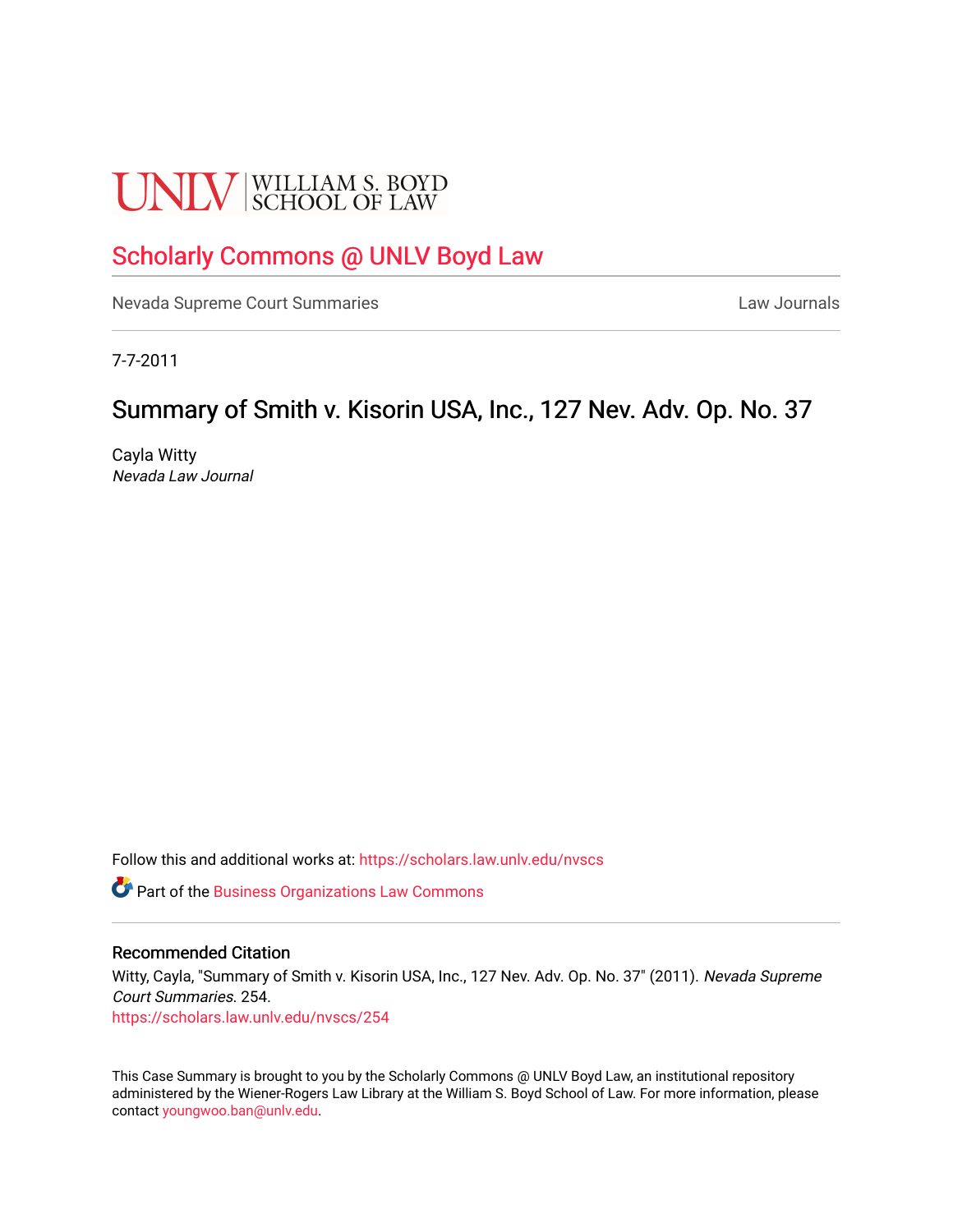## *Smith v. Kisorin USA, Inc.*, 127 Nev. Adv. Op. No. 37  $(July 7, 2011)<sup>1</sup>$ CORPORATE LAW – DISSENTERS' RIGHTS

#### **Summary**

An appeal of a district court summary judgment challenging whether a corporation's decision to deliver dissenters' rights notice to all stockholders that hold stock in street name<sup>2</sup> and not to all beneficial stockholders is sufficient under NRS Chapter 92A.

### **Disposition/Outcome**

The Supreme Court of Nevada affirmed the district court's summary judgment because a corporation fully complies with NRS Chapter 92A when sending only the stockholders of record dissenters' rights notices. Moreover, it would be unreasonable to require corporations to notify beneficial owners when corporations cannot identify all beneficial owners.

#### **Factual and Procedural History**

Wade and Brenda Sue Smith owned shares of common stock in Pachinko World, Inc. The Smiths' shares were held in street name by Cede & Co., nominee of the Depository Trust Company. In August 2008, Pachinko World and Kisorin USA, Inc. ("Kisorin"), merged in accordance with NRS  $92A.180<sup>3</sup>$  Under NRS Chapter 92A, a minority stockholder could dissent from this action and obtain payment for the fair value of his or her shares.<sup>4</sup> To notify minority owners of their dissenters' rights as required by NRS 92A.410(2), Kisorin mailed a notice to all record stockholders, including Cede & Co., on September 5, 2008. Kisorin had contact information for the Smiths, who had not objected to their information being provided, but Kisorin did not send a notice directly to either of the Smiths.

The notice informed minority stockholders that no action was required for the merger to become effective, and that the merger became effective August 28, 2008. The notice also stated that each share issued and outstanding was canceled and converted into the right to receive \$.20 in cash. However, the minority holder could make a written demand for a "fair value" appraisal to Kisorin within 45 days after the date of the mailing of the notice. If the minority stockholder then wished to receive a cash payment for the appraised value, the stockholder had to complete a letter of transmittal with any required signature guarantees and present this document along with the stock certificates to the paying agent. Without these documents, or if the demand was not timely, Kisorin could terminate the minority stockholder's rights.

l

<sup>&</sup>lt;sup>1</sup> By Cayla Witty

<sup>&</sup>lt;sup>2</sup> "Street name" is the term that denotes a "brokerage firm's name in which securities owned by another are registered." BLACK'S LAW DICTIONARY 1557 (9th ed. 2009).

 $3$  NRS 92A.180 controls short-form mergers which occur when one of the merging companies owns at least 90 percent of the other company's shares. NEV. REV. STAT. § 92A.180 (2009).

 $^4$  Nev. Rev. Stat. § 92A.380 & § 92A.410.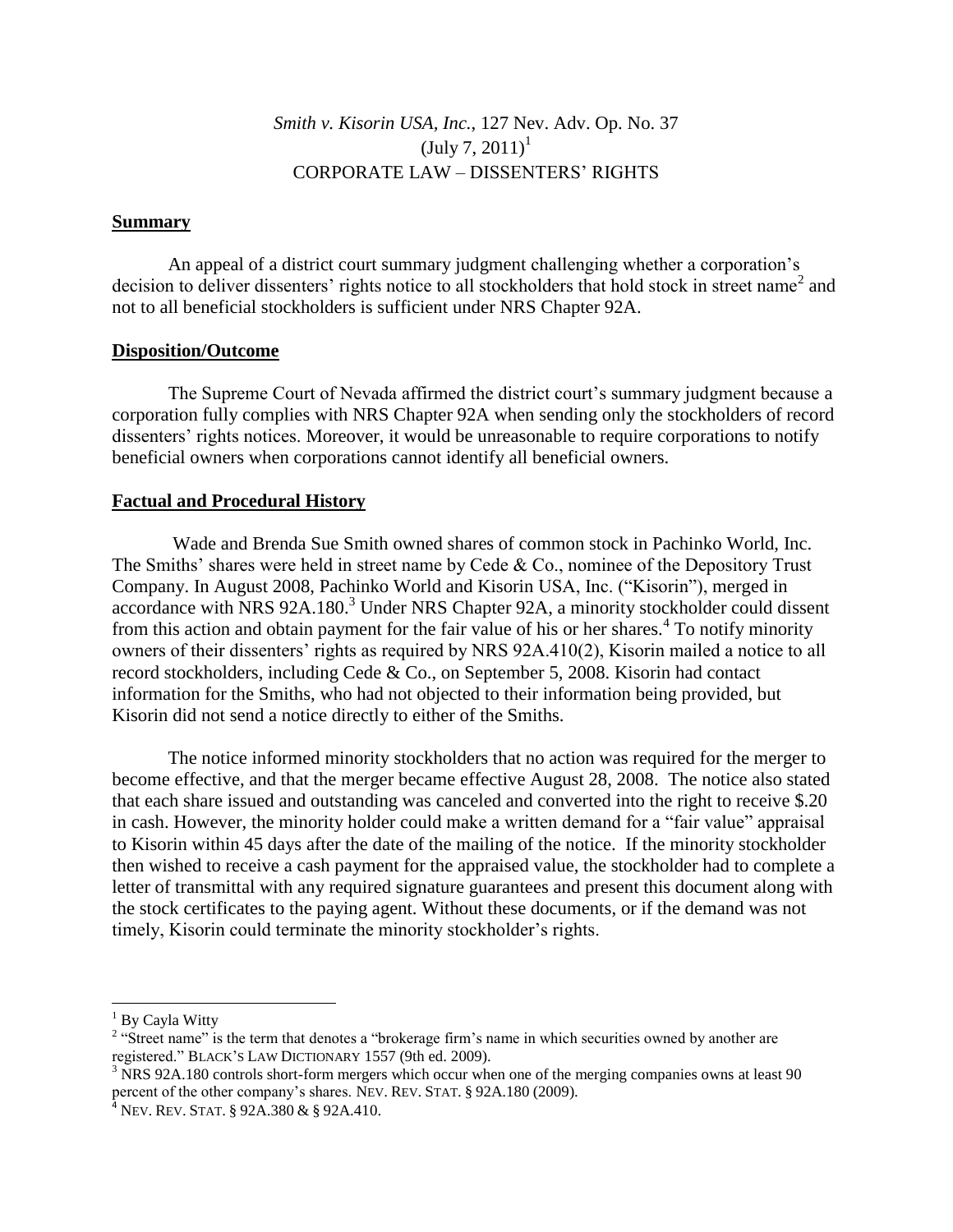Mr. Smith stated he did not know about the merger until November 2008, at which time he requested the notice from a representative of Kisorin. The representative provided the documents to Mr. Smith for his convenience on November 27, 2008, and informed him that Cede & Co. had previously received the notice.

Mr. Smith sent a dissenter's demand on December 4, 2008. Ms. Smith had also sent a dissenters' demand form on December 5, 2008. Neither Mr. or Mrs. Smith provided their stock certificates or a written consent from the stockholder of record with their dissenters' demand forms. On January 2, 2009, Mr. Smith sent a letter to Kisorin insisting that its fair-value offer was unacceptable, reasserting his dissenter's rights, and stating the fair value of his shares at \$4.27 per share, totaling \$3,702,944. The Smiths' attorney sent another letter containing a reminder of the Smiths'contentions on January 6, 2009, but the letter did not include the required documents. Kisorin responded by informing the Smiths that notice had been delivered to all stockholders of record on September 5, 2008, and that their demands were made outside of the prescribed 45 days, so they would be paid in accordance with the merger consideration.

Kisorin then filed a petition asking the district court to determine the fair value of the stock under NRS 92A.490(1) and for a declaratory judgment. After an answer, reply, and cross motions for summary judgment were filed, the district court entered summary judgment against the Smiths. The district court found that Kisorin complied fully with Nevada law in sending notice to the stockholders of record, and those stockholders that chose to hold shares through a nominee, as the Smiths did, bore the burden of exercising their rights through their nominees. Thus, the district court found that the Smiths waived their right to demand payment for their stock in an amount exceeding \$.20 per share, the consideration in the merger agreement. The Smiths appealed.

#### **Discussion**

 $\overline{\phantom{a}}$ 

The Smiths argued that Kisorin's failure to contact them directly excused their failure to demand payment within the 45 day period. The Smiths read NRS 92A.430 to require Kisorin to notify all stockholders, regardless of whether the stockholder were stockholders in street name or beneficial stockholders.

In reviewing NRS 92A.430, the Court noted that it construes statutes "as a whole, so that all provisions are considered together and, to the extent practicable, reconciled and harmonized."<sup>5</sup> The Court decided that, based on its interpretation of the statute, a dissenters' rights notice only needed to be provided directly to the stockholder of record who holds the stock in trust for the beneficial stockholder, thus directly and indirectly providing notice to all stockholders as required by the statutes. The Court further reasoned that, because Kisorin cannot obtain information for all beneficial owners unless the beneficial owners do not object, the Legislature could not have intended to require corporations to contact beneficial stockholders directly. Even though Kisorin did have contact information for the Smiths because they allowed

 $5$  Wood v. Safeway, Inc., 121 Nev. 724 (2005).